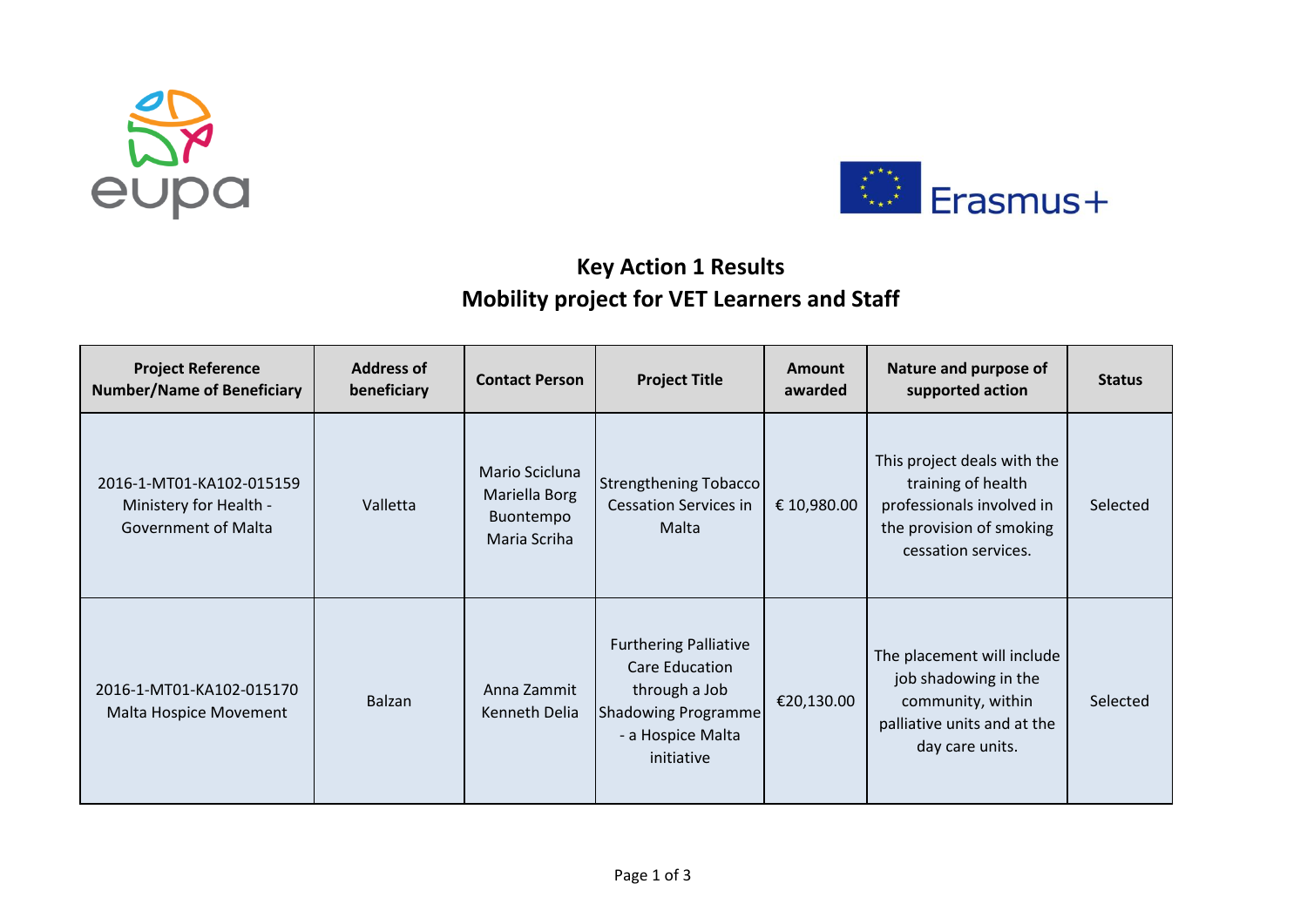| 2016-1-MT01-KA102-015121<br><b>Malta Communications</b><br>Authority   | Floriana | Mark Schembri   | Staff mobility to<br>enhance active aging                                                                | €18,225.00 | To establish best practice<br>models for prompting<br>Digital Competence, whilst<br>providing discussion and<br>debate on digital inclusion<br>issues concerning older<br>persons. | Selected |
|------------------------------------------------------------------------|----------|-----------------|----------------------------------------------------------------------------------------------------------|------------|------------------------------------------------------------------------------------------------------------------------------------------------------------------------------------|----------|
| 2016-1-MT01-KA102-015149<br><b>Malta Youth Football</b><br>Association | Floriana | Stephanie Rocco | #THE GOAL:<br>Understanding the<br>value of long-term<br>development in youth<br>football management     | €27,450.00 | To improve the ability of a<br>football administrator/<br>manager to provide<br>management and<br>development of the<br>football nursery.                                          | Selected |
| 2016-1-MT01-KA102-015126<br>Saint James (Capua) Hospital Itd.          | Sliema   | Anthony Cassar  | <b>Hospital Information</b><br>System                                                                    | €18,410.00 | During this time employees<br>will be able to see how the<br>HIS is being used to<br>improve internal<br>operations.                                                               | Selected |
| 2016-1-MT01-KA102-015167<br><b>Malta Tourism Authority</b>             | Valletta | John Magri      | Improving the Digital<br>Skills and the Quality<br>Performance within<br>the Catering Sector in<br>Malta | €77,040.00 | The participants will learn<br>how to use SEO for their<br>website and write<br>optimized content for their<br>web pages.                                                          | Selected |
| 2016-1-MT01-KA102-015086                                               |          |                 |                                                                                                          |            |                                                                                                                                                                                    | Rejected |
| 2016-1-MT01-KA102-015092                                               |          |                 |                                                                                                          |            |                                                                                                                                                                                    | Rejected |
| 2016-1-MT01-KA102-015146                                               |          |                 |                                                                                                          |            |                                                                                                                                                                                    | Rejected |